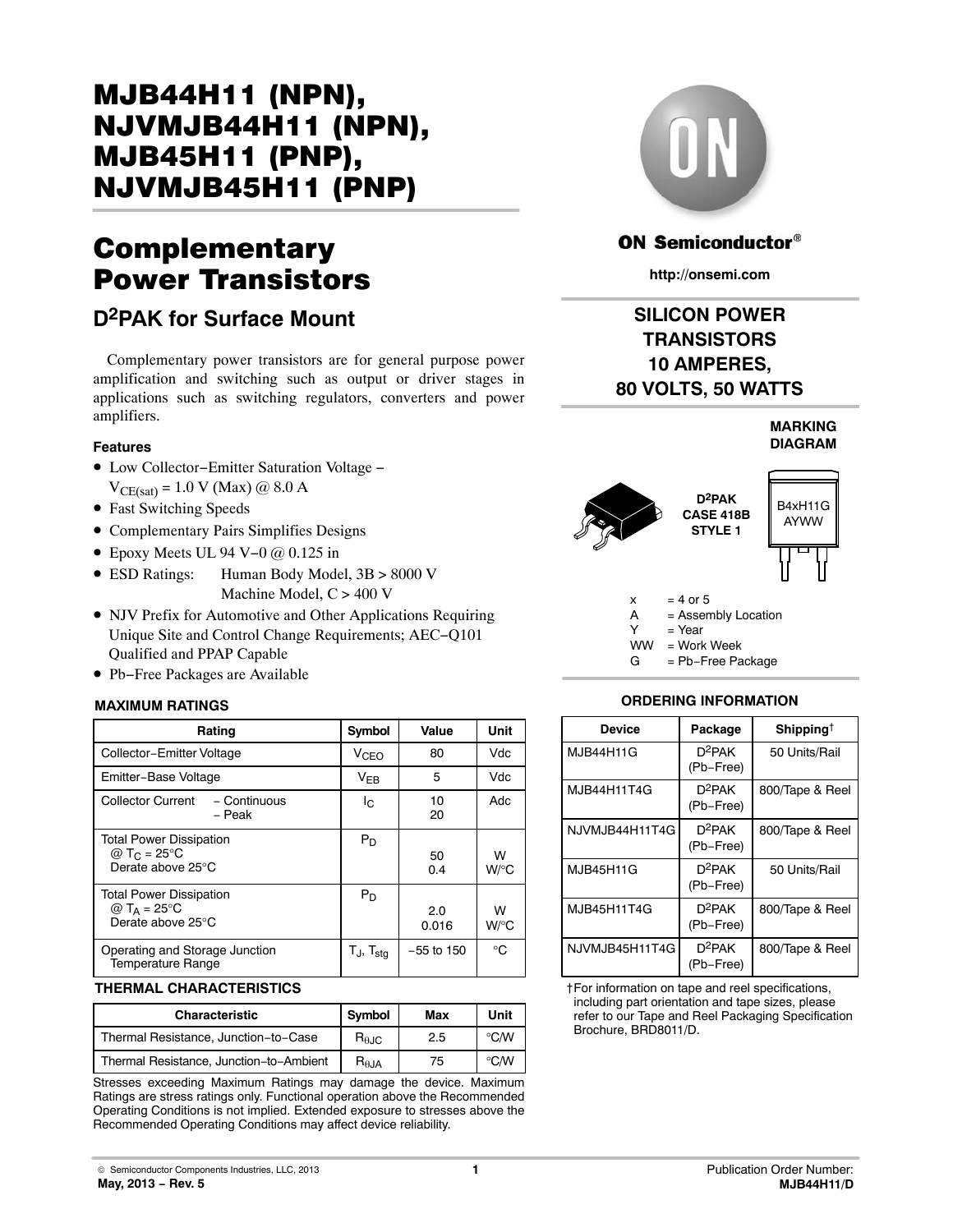| <b>ELEC I RICAL CHARAC I ERIS I ICS</b> ( $1C = 25oC$ unless otherwise noted) |                                                |                       |                          |            |                          |            |  |
|-------------------------------------------------------------------------------|------------------------------------------------|-----------------------|--------------------------|------------|--------------------------|------------|--|
| <b>Characteristic</b>                                                         |                                                | Symbol                | Min                      | <b>Typ</b> | Max                      | Unit       |  |
| <b>OFF CHARACTERISTICS</b>                                                    |                                                |                       |                          |            |                          |            |  |
| Collector-Emitter Sustaining Voltage ( $I_C = 30$ mA, $I_B = 0$ )             |                                                | V <sub>CEO(sus)</sub> | 80                       | $\equiv$   | $\overline{\phantom{0}}$ | Vdc        |  |
| Collector Cutoff Current ( $V_{CE}$ = Rated $V_{CEO}$ , $V_{BE}$ = 0)         |                                                | $I_{CES}$             | $\equiv$                 | $\equiv$   | 10                       | μA         |  |
| Emitter Cutoff Current ( $V_{EB} = 5$ Vdc)                                    |                                                | $I_{EBO}$             | $\qquad \qquad =$        | $\equiv$   | 50                       | μA         |  |
| <b>ON CHARACTERISTICS</b>                                                     |                                                |                       |                          |            |                          |            |  |
| Collector-Emitter Saturation Voltage ( $I_C = 8$ Adc, $I_B = 0.4$ Adc)        |                                                | $V_{CE(sat)}$         | $\overline{\phantom{a}}$ | $\equiv$   | 1.0                      | Vdc        |  |
| Base-Emitter Saturation Voltage ( $I_C = 8$ Adc, $I_B = 0.8$ Adc)             |                                                | $V_{BE(sat)}$         | $\qquad \qquad -$        | $\equiv$   | 1.5                      | Vdc        |  |
| DC Current Gain ( $V_{CE}$ = 1 Vdc, $I_C$ = 2 Adc)                            |                                                | $h_{FE}$              | 60                       | $\equiv$   | $\qquad \qquad -$        |            |  |
| DC Current Gain ( $V_{CE} = 1$ Vdc, $I_C = 4$ Adc)                            |                                                |                       | 40                       | $\equiv$   | $\qquad \qquad -$        |            |  |
| <b>DYNAMIC CHARACTERISTICS</b>                                                |                                                |                       |                          |            |                          |            |  |
| Collector Capacitance ( $V_{CB}$ = 10 Vdc, $f_{test}$ = 1 MHz)                | MJB44H11, NJVMJB44H11<br>MJB45H11, NJVMJB45H11 | $C_{ch}$              |                          | 130<br>230 |                          | pF         |  |
| Gain Bandwidth Product ( $I_C = 0.5$ Adc, $V_{CE} = 10$ Vdc, $f = 20$ MHz)    | MJB44H11, NJVMJB44H11<br>MJB45H11, NJVMJB45H11 | $f_{\rm T}$           |                          | 50<br>40   | $\equiv$                 | <b>MHz</b> |  |
| <b>SWITCHING TIMES</b>                                                        |                                                |                       |                          |            |                          |            |  |
| Delay and Rise Times( $I_C = 5$ Adc, $I_{B1} = 0.5$ Adc)                      | MJB44H11, NJVMJB44H11<br>MJB45H11, NJVMJB45H11 | $t_d + t_r$           |                          | 300<br>135 |                          | ns         |  |
| Storage Time( $I_C = 5$ Adc, $I_{B1} = I_{B2} = 0.5$ Adc)                     | MJB44H11, NJVMJB44H11<br>MJB45H11, NJVMJB45H11 | $t_{\rm s}$           | $\equiv$                 | 500<br>500 | $\equiv$                 | ns         |  |
| Fall Time( $I_C = 5$ Adc, $I_{B1} = I_{B2} = 0.5$ Adc)                        | MJB44H11, NJVMJB44H11<br>MJB45H11, NJVMJB45H11 | $t_{\rm f}$           |                          | 140<br>100 | $\qquad \qquad -$        | ns         |  |

#### **ELECTRICAL CHARACTERISTICS** (T<sub>C</sub> = 25°C unless otherwise noted)



**Figure 1. Thermal Response**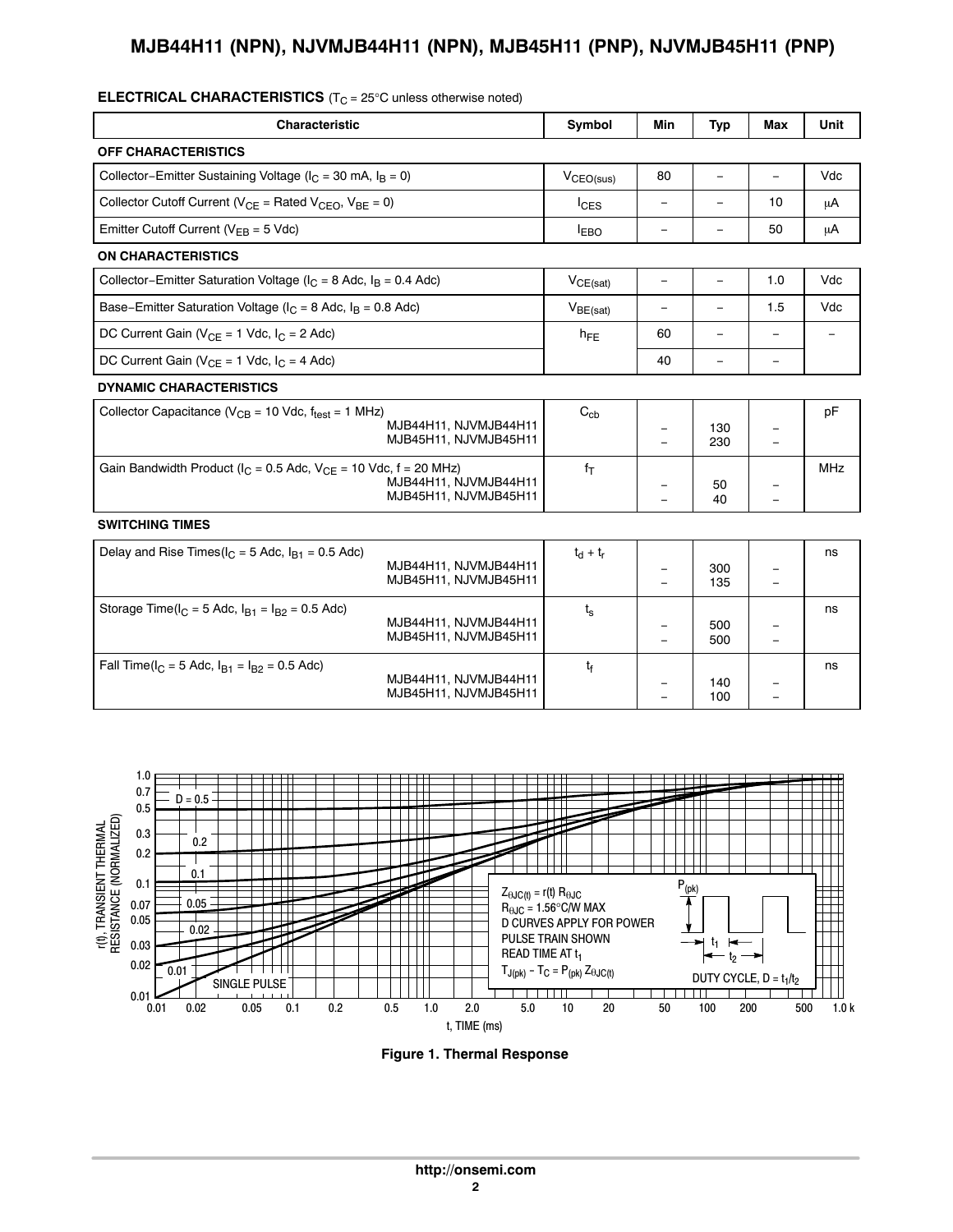

**Figure 2. Maximum Rated Forward Bias Safe Operating Area**

There are two limitations on the power handling ability of a transistor: average junction temperature and second breakdown. Safe operating area curves indicate  $I_C - V_{CE}$ limits of the transistor that must be observed for reliable operation; i.e., the transistor must not be subjected to greater dissipation than the curves indicate.

The data of Figure 2 is based on  $T_{J(pk)} = 150^{\circ}$ C; T<sub>C</sub> is variable depending on conditions. Second breakdown pulse limits are valid for duty cycles to 10% provided  $T_{J(pk)}$  $\leq 150^{\circ}$ C. T<sub>J(pk)</sub> may be calculated from the data in Figure 1. At high case temperatures, thermal limitations will reduce the power that can be handled to values less than the limitations imposed by second breakdown.



**Figure 3. Power Derating**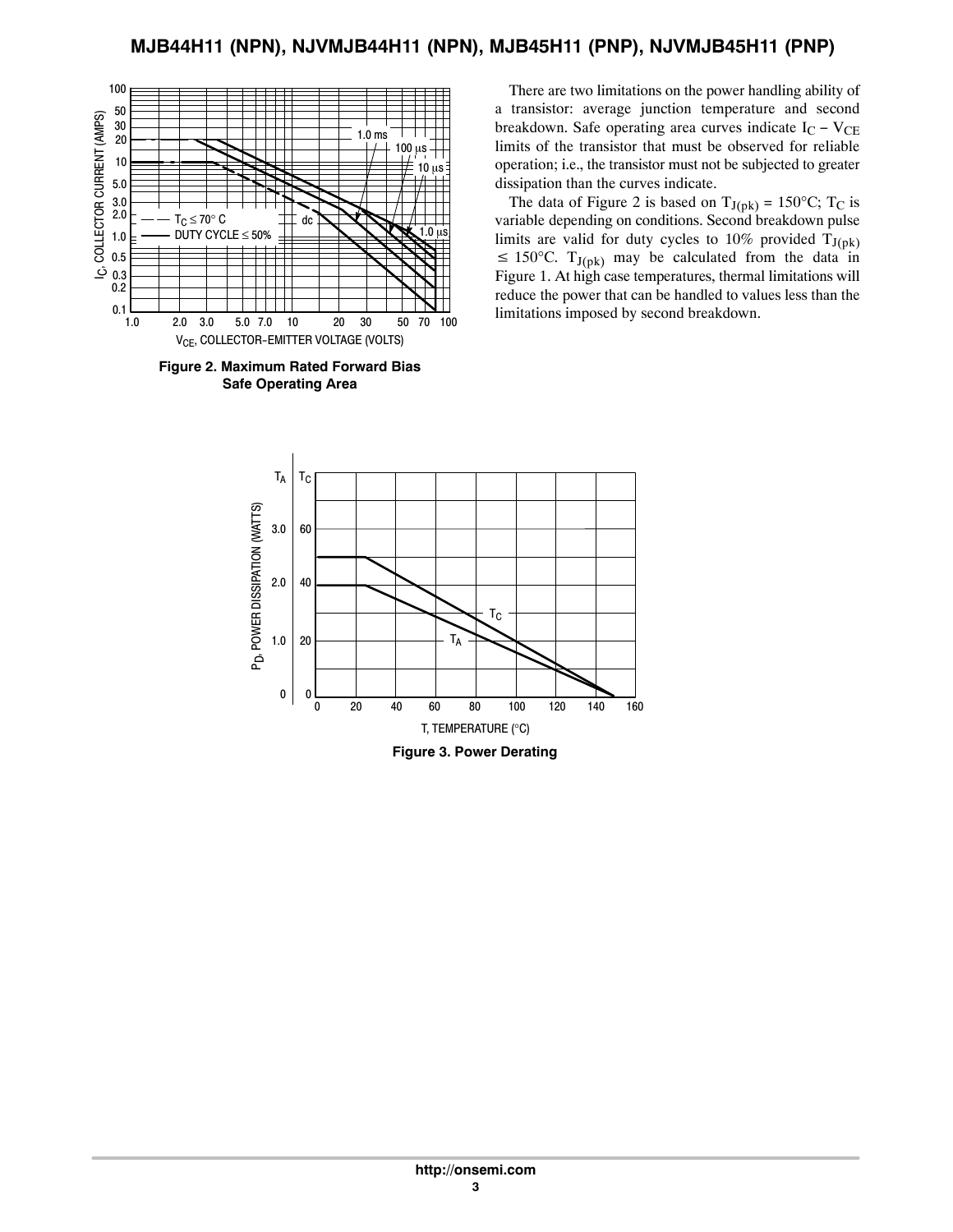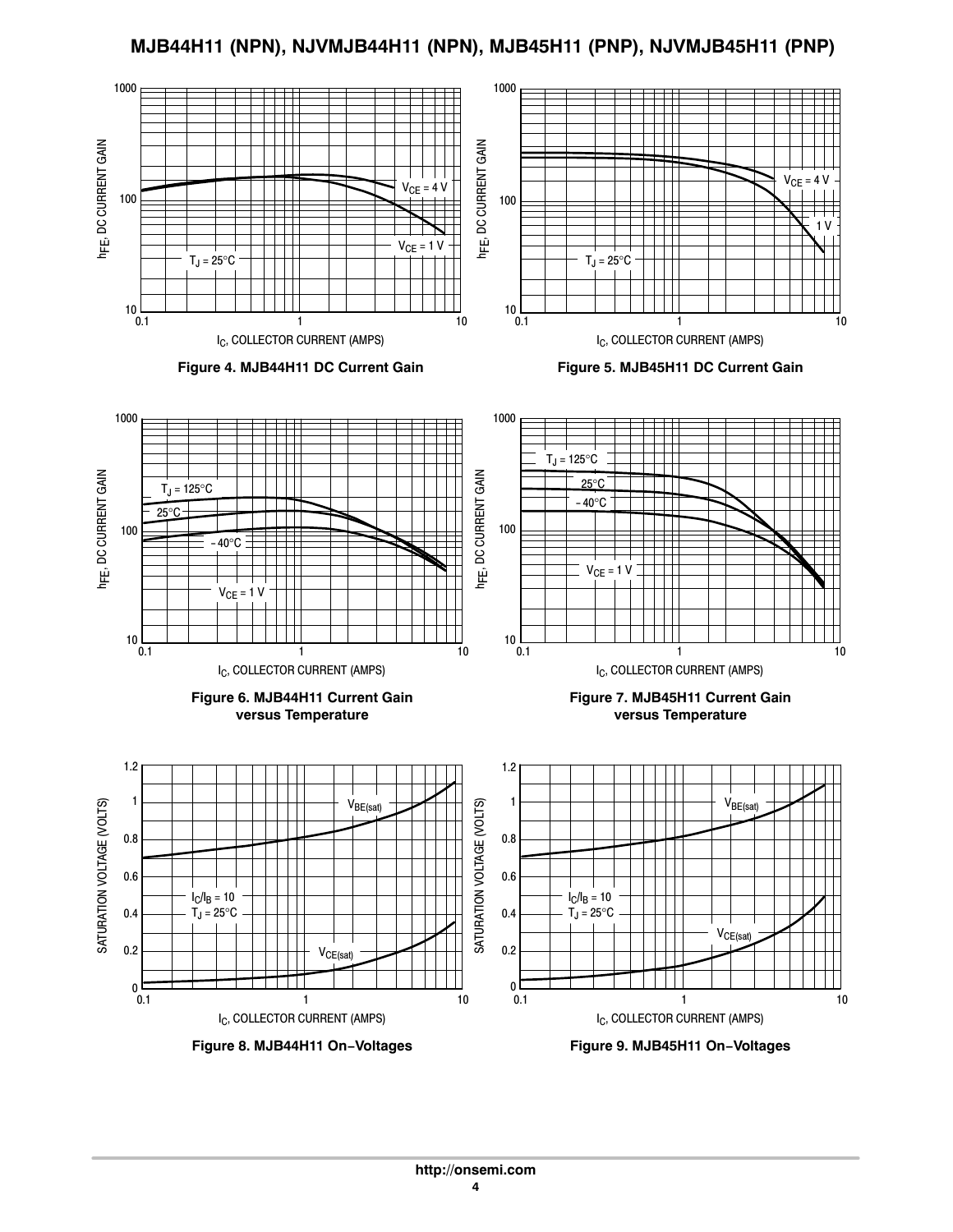#### **PACKAGE DIMENSIONS**

![](_page_4_Figure_2.jpeg)

\*For additional information on our Pb−Free strategy and soldering details, please download the ON Semiconductor Soldering and Mounting Techniques Reference Manual, SOLDERRM/D.